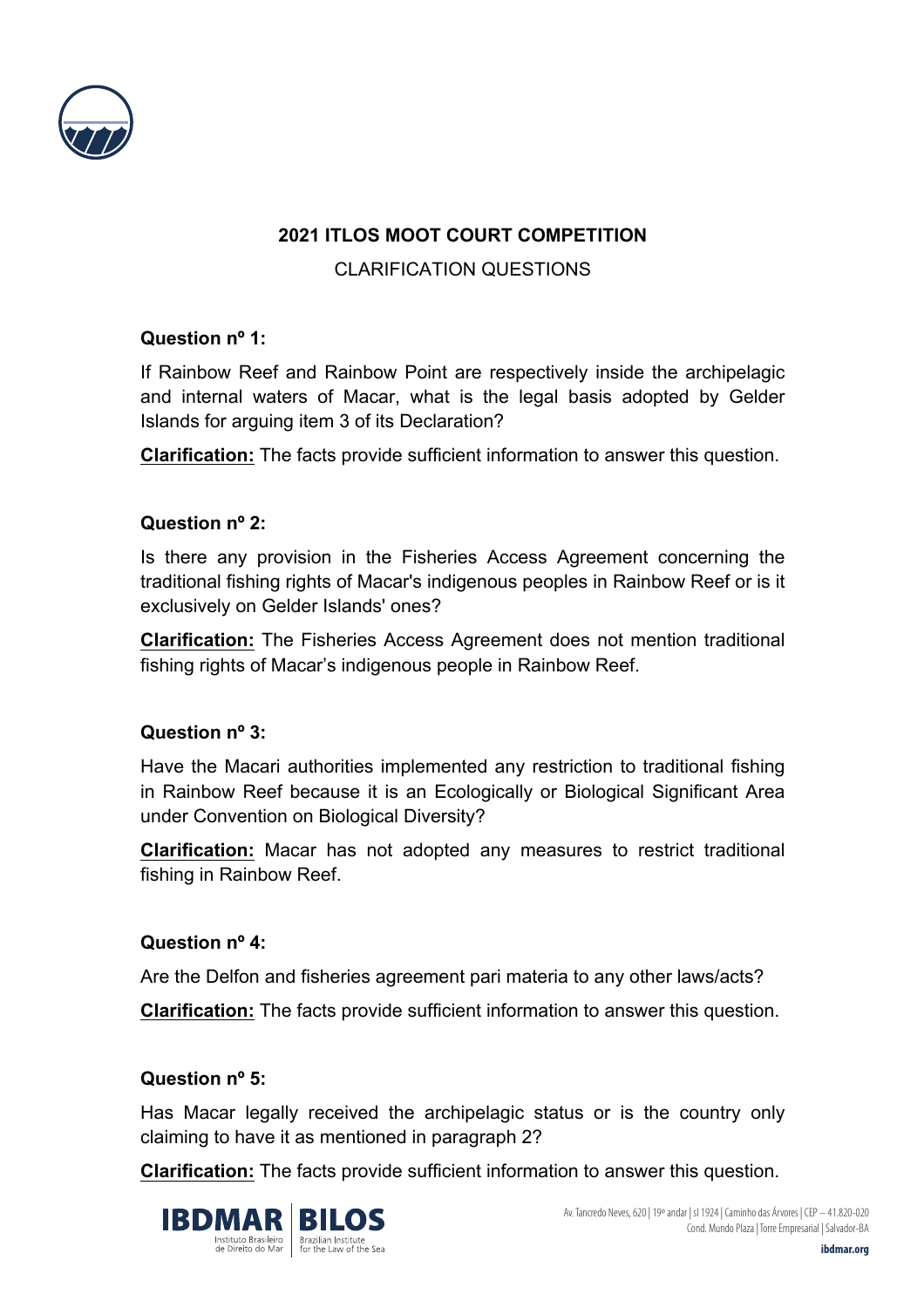

## **Question nº 6:**

Since Macar Island's name is the petitioner on the first page, and Gelder Islands have filed the suit, who is the respondent?

**Clarification:** As contained in the case, the Gelder Islands are the applicant, as they have indeed filed the suit, and Macar is the respondent.

# **Question nº 7:**

With respect to Paragraph 6.2, Are they harvesting the teatfish in the outer part of the reef?

**Clarification:** As stated in paragraph 6 of the case, Macar has written to the Gelder Islands that the Gelderlanders' traditional fishing activities have been taking place around the whole length of Rainbow Reef, including Rainbow Point.

## **Question nº 8:**

With respect to Paragraph 6.2 and 6.7, since Rainbow point of Rainbow reef lies within the closing lines delimiting Macar's internal waters, and it's stated that for the 'most part' it lies in its archipelagic waters, what can be assumed to be within Macar's range?

**Clarification:** The facts provide sufficient information to answer this question.

## **Question nº 9:**

With respect to Paragraph 4, is the range of plastic in Gelder only limited to polyolefins PE, PP, PET and PA or these are just some examples?

**Clarification:** The facts provide sufficient information to answer this question.

## **Question nº 10:**

With respect to Paragraph 6.3, whether an agreement can be terminated if any dispute arises in renegotiations?

**Clarification:** The facts provide sufficient information to answer this question.

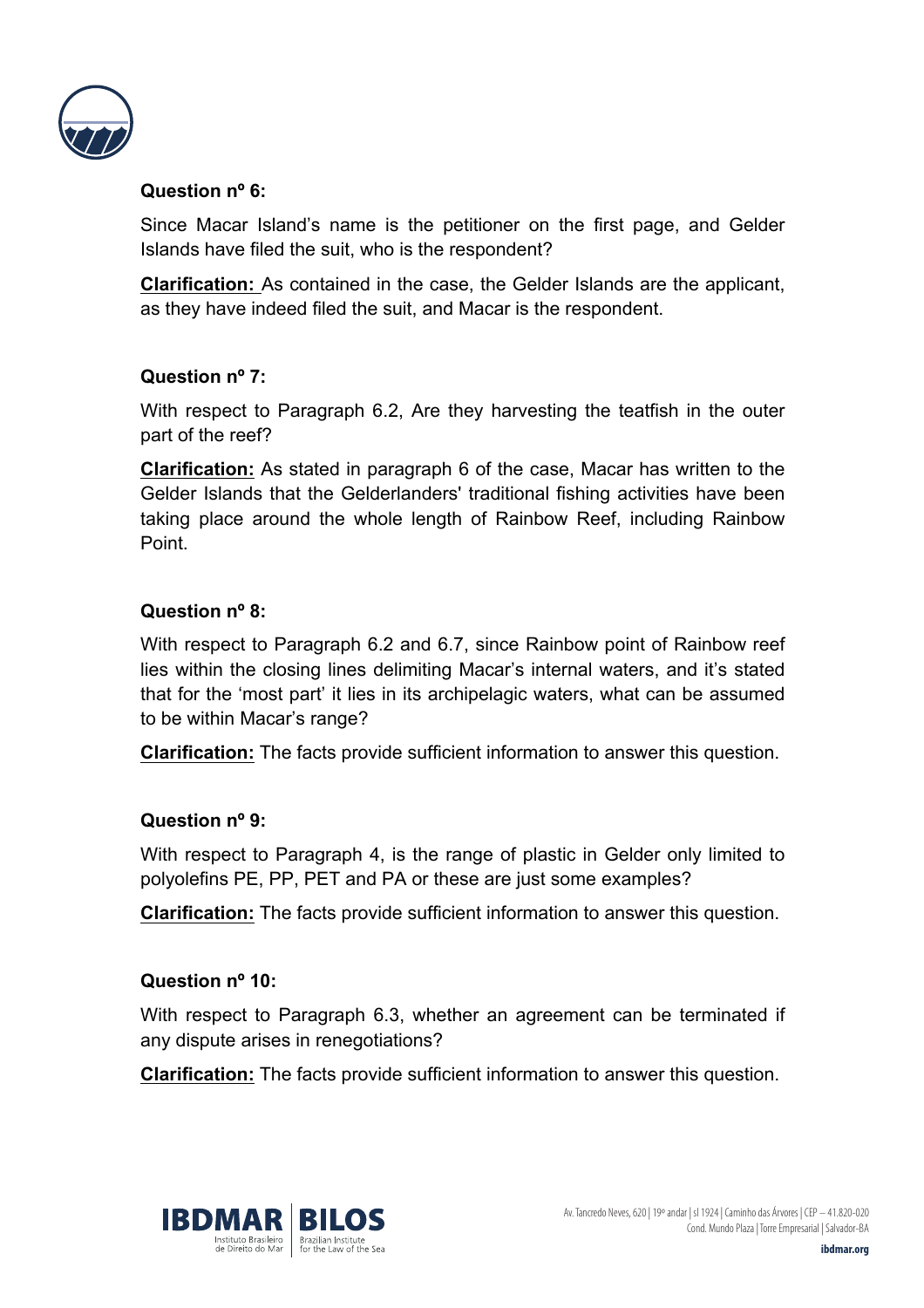

## **Question nº 11:**

How much land does Macar own and how much land has already been utilized for landfills up till now?

**Clarification:** This question is not relevant for the legal argument of the case.

## **Question nº 12:**

With reference to footnote 1, does the Gelder Islands lie in the continent of Europe?

**Clarification:** This question is not relevant for the legal argument of the case.

## **Question nº 13:**

With respect to paragraph 5.1, what year was the Delfon agreement established?

**Clarification:** The exact date is not given in the case, and is not relevant. The case explains however that the negotiating process started around four years prior to the dispute, that the negotiating process has since been concluded; that the final agreement has been adopted; and that it has moreover now been ratified by a number of countries. It can therefore be assumed that the Delfon agreement is of recent vintage.

## **Question nº 14:**

With reference to paragraph 6.3, what were the conditions and arrangements stipulated in the protocol annexed to the Delfon Agreement in accordance to Article 6?

**Clarification:** This question is not relevant for the legal argument of the case.

## **Question nº 15:**

Are there any assigned documents which stipulate all the articles in the Delfon Agreement?

**Clarification:** No, as the teams have not been provided with any documents, there will not be any.



Av. Tancredo Neves, 620 | 19º andar | sl 1924 | Caminho das Árvores | CEP – 41.820-020 Cond. Mundo Plaza | Torre Empresarial | Salvador-BA